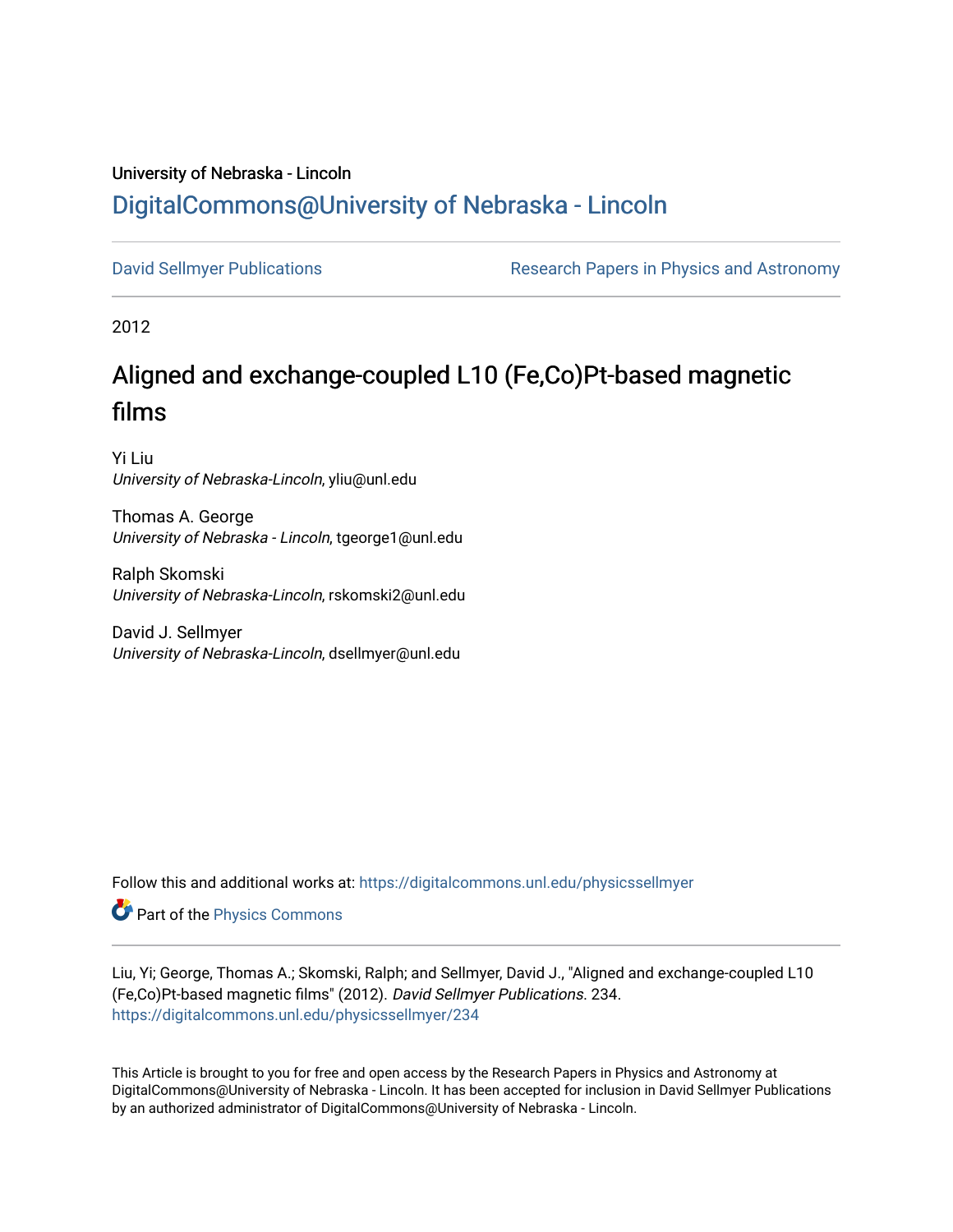### [Aligned and exchange-coupled](http://dx.doi.org/10.1063/1.3679099)  $L1_0$  [\(Fe,Co\)Pt-based magnetic films](http://dx.doi.org/10.1063/1.3679099)

Y. Liu,<sup>a)</sup> T. A. George, R. Skomski, and D. J. Sellmyer

Department of Physics and Astronomy and Nebraska Center for Materials and Nanoscience, University of Nebraska, Lincoln, Nebraska 68588, USA

(Presented 31 October 2011; received 23 September 2011; accepted 3 December 2011; published online 12 March 2012)

Films of aligned  $L1_0$ -structure (Fe,Co)Pt with  $fcc \text{Fe(Co,Pt)}$  are synthesized by co-sputtering Fe, Co, and Pt on an (001) MgO substrate with in situ heating at 830 °C. The nanostructures and magnetic properties of the films are characterized by X-ray diffraction (XRD), transmission electron microscopy (TEM), and superconducting quantum interference device (SQUID). The compositions of the samples  $(Fe, Co)_xPt_{1-x}$  are designed to maintain an atomic Fe: Co ratio of 65: 35 while increasing the Fe,Co content in each successive sample. In samples with low Fe and Co concentration, the XRD patterns exhibit three strong peaks, namely  $L1_0$  (Fe,Co)Pt (001),  $L1_0$ (Fe,Co)Pt (002), and MgO (002). A fourth peak is observed in samples with high Fe and Co concentration and identified as *fcc* (002). The XRD patterns confirm the formation of  $L1_0$ -ordered (Fe,Co)Pt and its epitaxial growth on MgO. TEM shows that the (Fe,Co)Pt films form isolated magnetic grains of about 100 nm in diameter. Hysteresis-loop measurements show that the increase of the Fe,Co concentration from 57.3 to 68.3 at % enhances the saturation magnetization  $M_s$  from 1245 emu/cm<sup>3</sup> to 1416 emu/cm<sup>3</sup>, and the coercivity decreases from 32 kOe to 8.9 kOe. The nominal maximum energy product per grain is  $64$  MGOe.  $\odot$  2012 American Institute of Physics. [doi:[10.1063/1.3679099\]](http://dx.doi.org/10.1063/1.3679099)

#### I. INTRODUCTION

A key figure of merit of permanent magnets is the energy product  $(BH)_{\text{max}}$ . The achievable maximum energy product is determined by its saturation magnetization  $M_s$  and its magnetic anisotropy,  $(BH)_{\text{max}} \leq 4\pi^2 M_s^2$ . In the past, the achievement of energy product record has been a result of discovery of new compounds with high magnetization and high anisotropy. However, the discovery of new compounds with better magnetic properties than  $Nd<sub>2</sub>Fe<sub>14</sub>B$  has proven to be difficult. Another approach to increase the energy product is to exchange-couple an existing hard-magnetic compound to a soft phase with high  $M_s$ .<sup>[1](#page-3-0)–[3](#page-3-0)</sup> Various attempts have been made to synthesize exchange-coupled magnets. $4-6$  To maximize the energy product of exchange-coupled magnets, it is important to ensure high magnetization of the soft and the hard phases while maintaining the anisotropy and crystallographic alignment of the hard phase. We have recently shown<sup>6</sup> that  $L1_0$  FePt + *fcc* Fe(Pt) hard and soft phase nanostructure exchange coupled magnet has excellent magnetic properties and high nominal energy product up to 54 MGOe. The easy axis of the hard phase  $L1_0$  FePt is aligned by using the (001) MgO single crystal. To increase the energy product further, we considered the choice of both hard phase and soft phase. Fe<sub>65</sub>Co<sub>35</sub> has the highest  $M_s$  of 1950 emu/cm<sup>3</sup> known so far. It is therefore the most suitable soft phase for  $M_s$ enhancement. In consideration of phase equilibrium with the soft phase,  $L1_0$  (Fe,Co)Pt is a good choice if it is stable and can coexist with  $Fe_{65}Co_{35}$ . Maclaren et al. performed firstprinciples calculations of the electronic structure of  $L1_0$  $(FeCo)Pt.<sup>7</sup>$  $(FeCo)Pt.<sup>7</sup>$  $(FeCo)Pt.<sup>7</sup>$  They found that the Fe and Co moments are both slightly enhanced over respective bulk values and show behaviors typical of the atoms at interfaces where the number of like coordinating atoms is reduced. The system shows phase separation below 650°C above which a continuous  $L1_0$ structure of (Fe,Co)Pt is formed. If the stable  $L1_0$  structure of (Fe,Co)Pt is formed in which Fe atoms have more neighbors of Co atoms and vice versa, enhanced Fe moment can be expected. In this paper we report our experimental investigation of phase formation and magnetic properties of various Fe-Co-Pt films containing magnetic hard and soft phases. Our goal is to synthesize and investigate the potential for nanostructured exchange-coupled magnets with higher energy products. Because  $Fe_{65}Co_{35}$  is known to have the highest magnetization, the Fe: Co atomic ratio is chosen to be 65: 35 for all samples in this work.

#### II. EXPERIMENTAL PROCEDURE

An AJA International sputtering system was used for film deposition. (Fe,Co)Pt films were deposited on (001) oriented single-crystal MgO by sputtering Fe, Co, and Pt targets. The sputtering rates of Fe, Co, and Pt were adjusted to deposit films with various Fe, Co, and Pt concentrations. The compositions were calculated using the sputtering rates of Fe, Co, and Pt, which were determined by X-ray reflectivity measurements of the film thicknesses. Each time before deposition, a vacuum of better than  $4 \times 10^{-8}$  Torr was achieved in the deposition chamber, and the Ar pressure for deposition was 5 mTorr. The films were characterized using a Rigaku x-ray diffractometer and a JEOL 2010 transmission electron microscope (TEM). The magnetic properties were measured in a Quantum Design SQUID magnetometer up to a maxia)Electronic mail: yliu1@unlserve.unl.edu. etc. a) etc. a) mum applied field of 70 kOe at room temperature.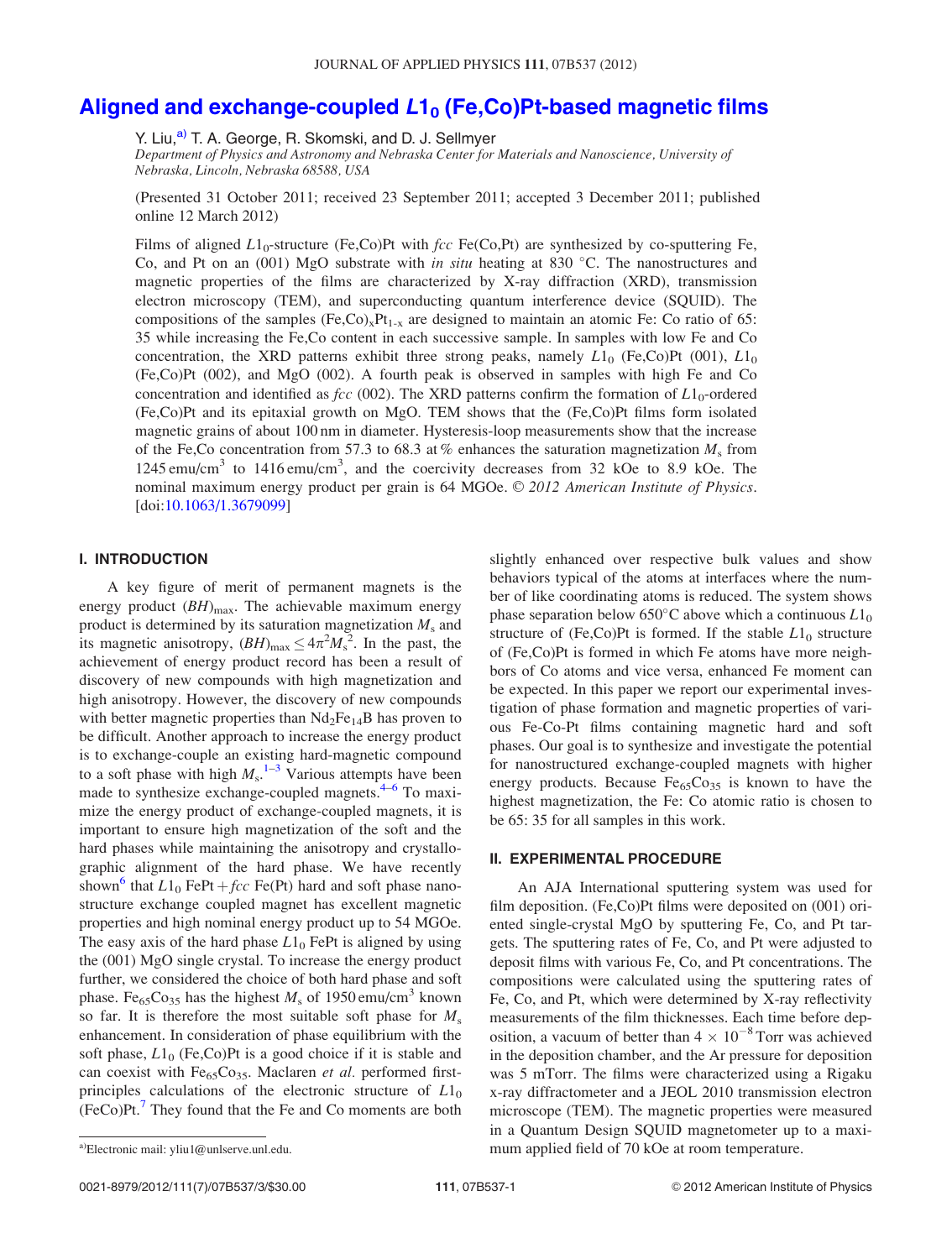#### <span id="page-2-0"></span>III. RESULTS

First we used X-ray diffraction (XRD) to confirm the formation of  $L1_0$ -ordered (Fe,Co)Pt and its epitaxial growth on MgO(001). Figure 1 shows the XRD patterns for three samples with different atomic concentrations of Fe,Co: 57.3%, 61.8%, and 62.9%. In the first two samples, only three peaks are observed. The MgO (002) peak is the strongest peak due to the large volume of the MgO substrate. Two (Fe,Co)Pt peaks, namely (001) and (002), are identified in perfect agreement with the calculated solid lines for the  $L1_0$ structure (bottom part of Fig. 1). The  $fcc (002)$  peak in the sample with 62.9 at % Fe, Co is identified by calculation (dotted line) and corresponds to lattice parameter of  $a = 3.797$  A. The dashed line is the (001) diffraction intensity from the  $L1<sub>2</sub>$  structure (Fe,Co)<sub>3</sub>Pt if it is formed. The absence of a corresponding peak in the experiment indicates that no  $L1<sub>2</sub>$ ordering occurs. Therefore, this fcc phase has Fe as the majority element, with Co and Pt entering the Fe lattice randomly. The Co and Pt atoms stabilize the fcc phase. The fcc structure phase is magnetically soft but has high magnetization. Interestingly, the (111) peak, which is the strongest peak in randomly oriented  $fcc$  and  $L1_0$  samples, is not observed. This indicates that both the  $L1_0$ -phase and fcc phase grow epitaxially on the MgO substrate.

Figure 2 shows that the (Fe,Co)Pt films grow on the MgO substrate in the form of separated islands. Each island is a magnetic grain which is a mixture of both hard and soft magnetic phases. In the present case, the magnetic hard phase is identified as the  $L1_0$  (FeCo)Pt and magnetic soft phase fcc Fe(Co,Pt). Due to their high mobility at 830  $^{\circ}$ C, the atoms form small individual magnetic grains that grow as the deposition process continues and reach an average size of about 100 nm. Since these magnetic grains do not form a continuous film, they must remain supported by the MgO layer during the TEM investigation. The MgO blurs the contrast between the L10 and fcc phases. However, the

**MgO 002** ntensity (Arb. U.) 57.3 61.8 62.9  $L1_0$ 001  $L1<sub>0</sub>002$ fcc 002  $L1<sub>2</sub>$ 001 30 40 20 50 60  $2 \theta$  (Deg.)

FIG. 1. (Color online) X-ray diffraction patterns of FeCoPt films on MgO. The Fe, Co content (at %) of each sample is shown in the figure.



FIG. 2. TEM image of the FeCoPt film with 61.8 at % Fe,Co. The contrast of the background is from the MgO substrate.

gaps between the magnetic grains improve the coercivity by magnetically decoupling them.

The superconducting quantum interference device (SQUID) measurements were performed at room temperature in magnetic fields applied in-plane  $(||)$  and perpendicular to the film plane  $(\perp)$ . The loops of the thin films are affected by internal demagnetizing field. Here we used the method of estimating the internal field by setting  $dM/dH =$  infinity at  $H = H_c^8$  $H = H_c^8$ . This correction does not change the  $M_s$  and  $H_c$ . But it does change the energy product. Figure 3 shows the hysteresis loops of (Fe,Co)Pt based films with the correction



FIG. 3. In-plane ( $\|$ ) and out-of-plane ( $\perp$ ) hysteresis loops of FeCoPt films. The figures are labeled by the Fe,Co content of the samples in at %.